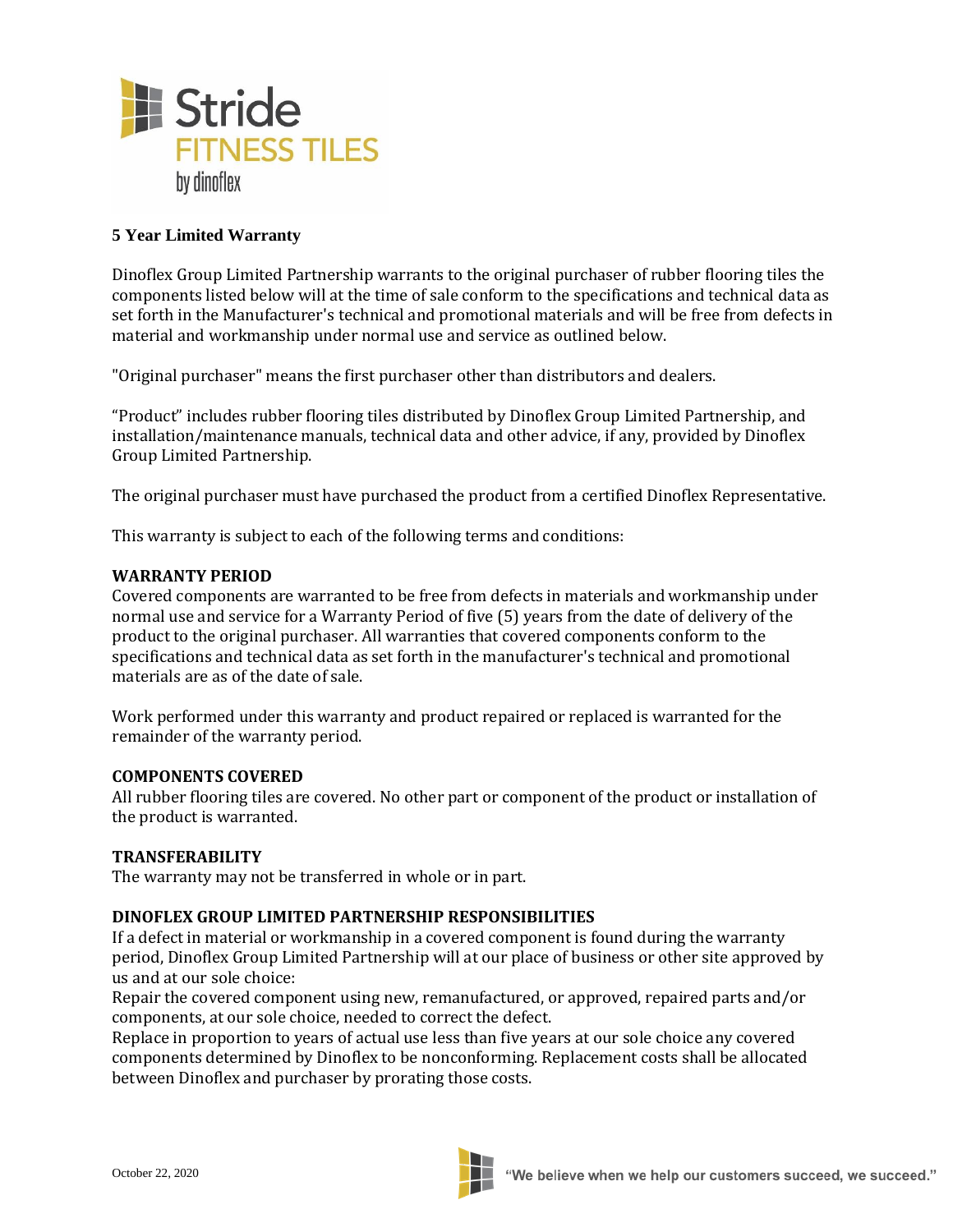For example, if 20 tiles are determined to be nonconforming after two years of use: Dinoflex will supply 8/10s equal to 16 replacement tiles at no cost to the purchaser. Purchaser will be responsible for buying 2/10s equal to 4 replacement tiles.

## **PURCHASER RESPONSIBILITIES**

The purchaser is responsible for:

Proper installation of the product in compliance with the installation guidelines. Supply all installation documentation in accordance with Dinoflex's specification and installation guidelines. I.e. RH levels, PH levels, temperature of room and product, acclimation, and dry lay timelines etc. This documentation must be received by Dinoflex within 30 days of the installation. Using the product in an application for which it was designed in accordance with the manufacturer's published technical and promotional materials and refraining from any misuse or unauthorized modifications to the product.

Properly and adequately maintaining the product in accordance with the maintenance guidelines. Ensuring that the product is not exposed to petroleum distillants or solvents in addition to chlorine, acidic chemicals, industrial oils, or cleaning methods not approved by the manufacturer.

Notifying Dinoflex Group Limited Partnership of any defect promptly and in any event within sixty (60) days of discovering the defect.

Complying with all reasonable requests of the manufacturer in the administration of the warranty claim, including permitting the Manufacturer to inspect any nonconforming product as installed before it is removed.

Removal and re-installation of the product in connection with warranty service unless otherwise agreed in writing by the manufacturer.

Failure of the purchaser to comply with any of the foregoing responsibilities shall void the warranty.

## **EXCLUDED FROM WARRANTY**

- Dinoflex Group Limited Partnership shall not be responsible for:
- Installations not installed in accordance to our published installation guidelines.
- Problems caused by moisture, hydrostatic pressure, or alkali in the sub-floor.
- Attachments, accessory items and parts not sold by Dinoflex Group Limited Partnership.
- Integration of the Product with other products, parts or components not covered by a Dinoflex Group Limited Partnership warranty.
- Dinoflex strictly monitors color consistency, though exact matching of shade, color and color distribution is not guaranteed.
- Abuse, neglect, alteration, accident, act of God, vandalism and/or improper repair. If the product is damaged due to an occurrence of a natural disaster including, but not limited to, flooding, earthquakes, tornadoes, hurricanes, etc.
- Purchaser's unreasonable delay in making the covered component available for inspection as installed after notice of a potential problem.
- The normal wear and aging of your product due to normal usage is not covered by this Warranty.
- Any defect determined by Dinoflex not to be due to a defect caused by Dinoflex (e.g. if it is attributable to alteration, modification, negligence, or misuse by the customer or another person) is not covered by this warranty.
- This warranty is in lieu of all other representations, warranties, guarantees, obligations, or liability, expressed or implied, including any warranty of merchantability for a particular purpose other than resilient rubber floor covering.

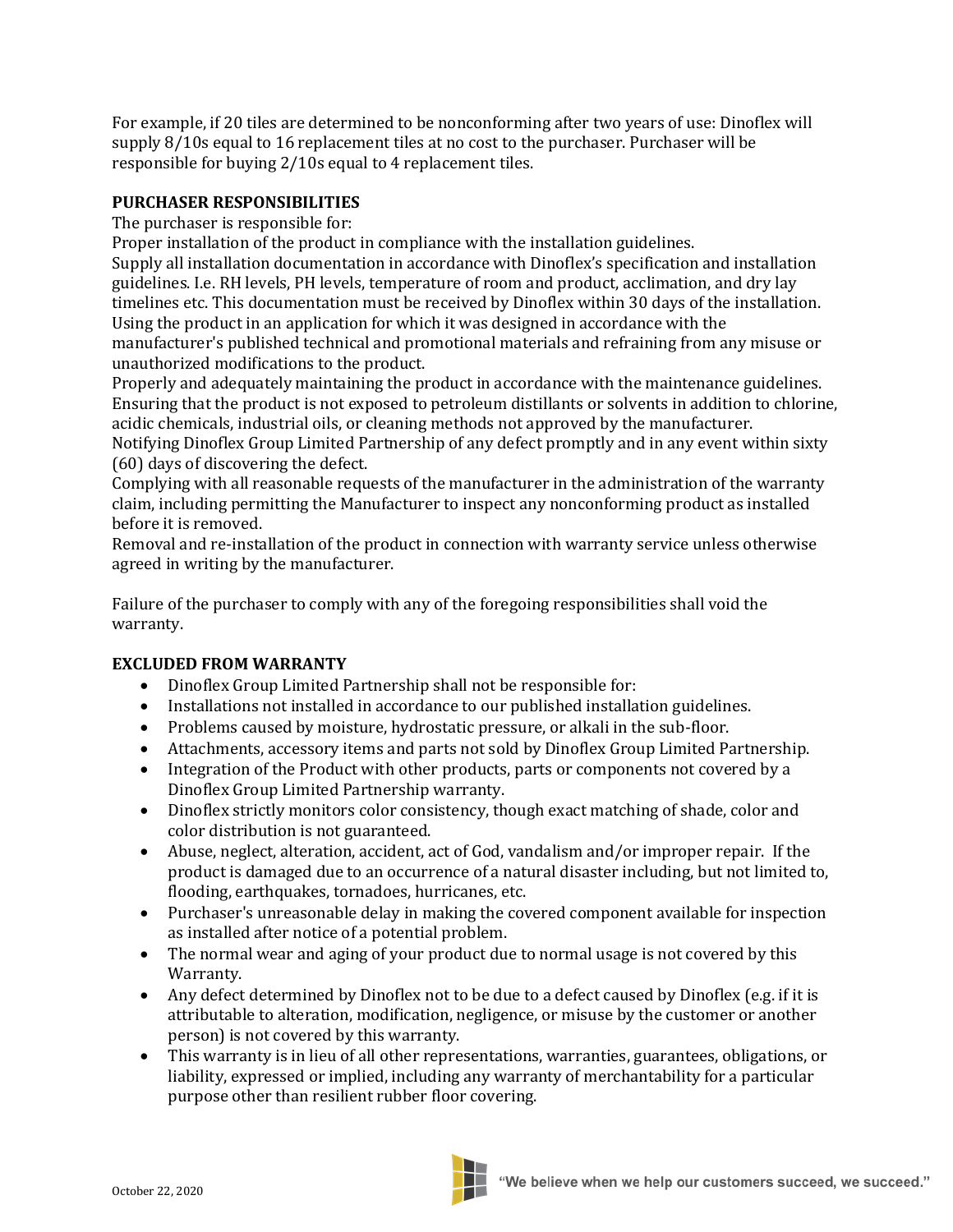- Any express or implied promise made by any salesperson or representative.
- Tears, burns, cuts or damage due to improper installation, improper use or improper cleaning agents or maintenance methods.
- Wear from chairs or other furniture without proper floor protectors will void the warranty. Care should be taken to protect the flooring from damage by using good quality protective feet for chairs, tables, and other furniture. Chair mats are required under chairs with casters/wheels.
- Labor costs for installation of original or replacement material.
- Sale of "remnants", "seconds", "off goods" or other irregular (non-first quality) flooring materials. With respect to "seconds", "off goods", or "remnants" such are sold "as is," and Dinoflex makes no warranties whatsoever, express or implied with respect thereto, including warranties of merchantability or fitness for a particular purpose.
- Material installed with obvious defects.
- Damage or discoloration to flooring products from rubber mats, rubber backed mats, or car tires.
- Installation of Dinoflex products with adhesives other than those recommended by Dinoflex.
- Fading and/or discoloration resulting from heavy sunlight penetration and ultraviolet ray exposure from direct or glass-filtered sunlight.
- Material that is not installed and maintained as recommended by Dinoflex.
- Environments where the product will be exposed to animal fats, vegetable oils, grease, or petroleum-based materials. (i.e.: commercial kitchens or auto repair facilities.)
- Differences in color between products and photography.
- Density deviations between product, samples, and photography.
- The material is used in applications/locations other than those for which it was designed.
- High stress areas i.e., players' benches, penalty boxes, pivot points and other high stress areas where excessive wear will occur because of the nature of use.
- Damage to flooring products from pallet jack and tow-motor traffic.
- Difference in color/shading/flecking variations with actual samples, printed illustrations and/or previously purchased Dinoflex products.
- The mat releases from the adhesive over time due to heavy vehicle (forklift) traffic.
- Slight variations in surface appearance/texture are a common occurrence in the manufacture of recycled rubber product and do not indicate a defect.
- The original purchaser fails to comply with all terms and conditions stated herein.
- Repairs, alterations or modifications are made to the surfaces without prior consultation, consent or authorization from Dinoflex. Removal and re-installation of the product in connection with warranty service unless otherwise agreed in writing by the Manufacturer.
- Payment for the product has not been made in full.

### **NEGOTIATION**

Purchaser acknowledges that all terms and conditions herein, including but not limited to the disclaimer and release and exclusion of consequential and other damages, were freely negotiated and bargained for with Dinoflex Group Limited Partnership or its distributor and that Purchaser has agreed to purchase the limited warranty subject to these terms and conditions.

### **ADDITIONAL TERMS**

Any terms or conditions which may appear in any communication from purchaser, including but not limited to any separate document submitted by purchaser in connection with the purchase of